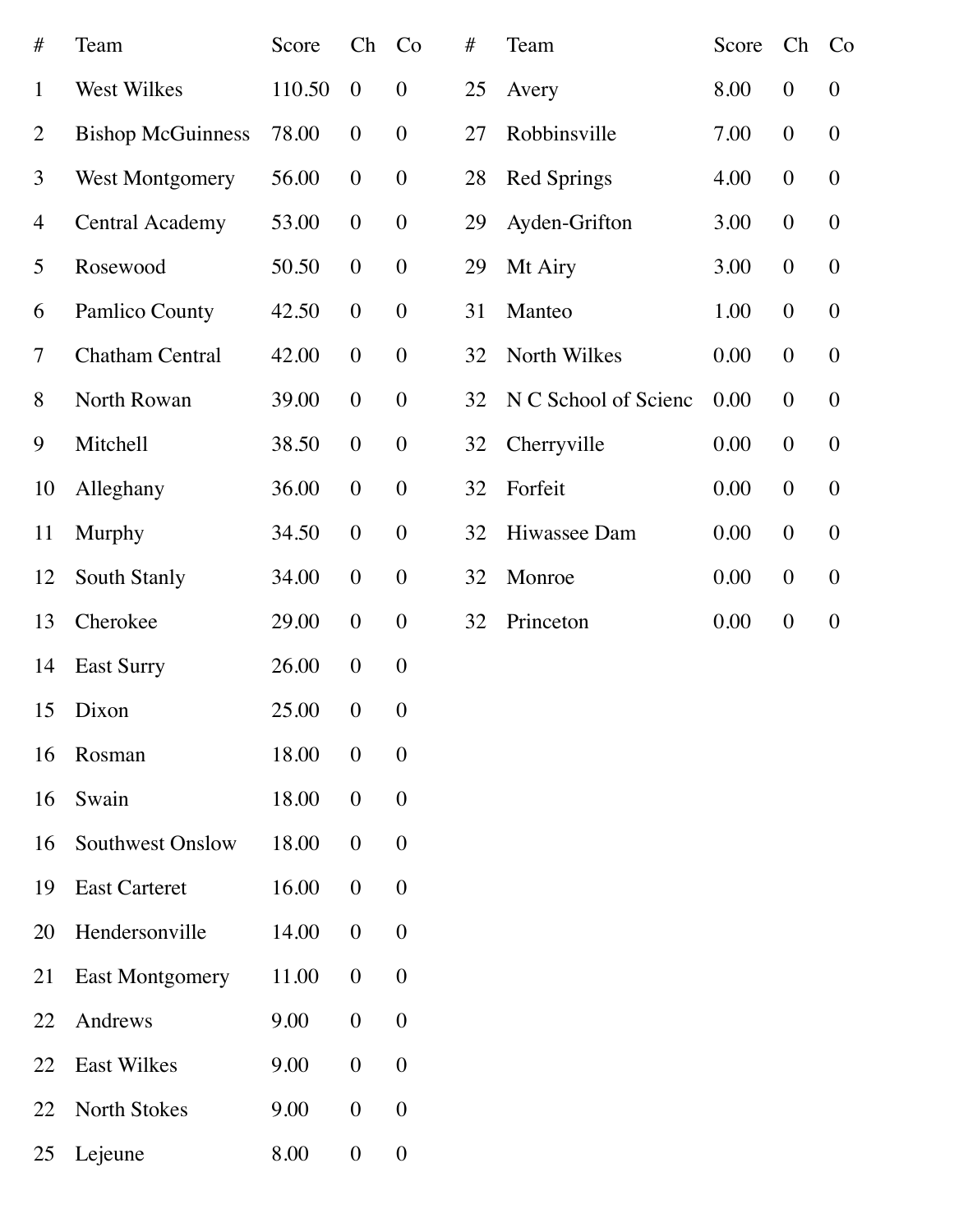| #              | Team                    | Score  | Ch             | Co               | #  | Team                     | Score | Ch               | Co               | #  | Team                   | Score   | Ch             | Co               |
|----------------|-------------------------|--------|----------------|------------------|----|--------------------------|-------|------------------|------------------|----|------------------------|---------|----------------|------------------|
| $\mathbf{1}$   | Croatan                 | 136.00 | $\overline{0}$ | $\mathbf{0}$     | 26 | <b>Brevard</b>           | 22.00 | $\overline{0}$   | $\boldsymbol{0}$ | 50 | <b>East Rutherford</b> | 5.00    | $\overline{0}$ | $\overline{0}$   |
| $\overline{2}$ | Trinity                 | 101.00 | $\overline{0}$ | $\mathbf{0}$     | 27 | <b>TW Andrews</b>        | 21.50 | $\overline{0}$   | $\overline{0}$   | 50 | St. Pauls              | 5.00    | $\overline{0}$ | $\overline{0}$   |
| $\overline{3}$ | Piedmont                | 100.50 | $\overline{0}$ | $\mathbf{0}$     | 28 | <b>West Davidson</b>     | 21.00 | $\overline{0}$   | $\boldsymbol{0}$ | 53 | First Flight           | 4.00    | $\overline{0}$ | $\overline{0}$   |
| 4              | Topsail                 | 82.00  | $\overline{0}$ | $\boldsymbol{0}$ | 29 | Beddingfield             | 20.50 | $\overline{0}$   | $\boldsymbol{0}$ | 53 | South Lenoir           | 4.00    | $\overline{0}$ | $\overline{0}$   |
| 5              | <b>Newton Conover</b>   | 79.00  | $\overline{0}$ | $\overline{0}$   | 30 | Lexington                | 19.00 | $\overline{0}$   | $\boldsymbol{0}$ | 53 | Tarboro                | 4.00    | $\overline{0}$ | $\overline{0}$   |
| 6              | Polk County             | 67.00  | $\overline{0}$ | $\boldsymbol{0}$ | 31 | Pisgah                   | 18.00 | $\overline{0}$   | $\overline{0}$   | 53 | <b>Wilkes Central</b>  | 4.00    | $\overline{0}$ | $\overline{0}$   |
| 7              | <b>Central Davidson</b> | 61.00  | $\overline{0}$ | $\overline{0}$   | 32 | North Lincoln            | 17.50 | $\overline{0}$   | $\overline{0}$   | 57 | Northwood              | 3.00    | $\overline{0}$ | $\overline{0}$   |
| 8              | <b>Bandys</b>           | 56.00  | $\overline{0}$ | $\boldsymbol{0}$ | 33 | <b>Bunker Hill</b>       | 15.50 | $\overline{0}$   | $\overline{0}$   | 57 | Lincolnton             | 3.00    | $\overline{0}$ | $\overline{0}$   |
| 9              | Wheatmore               | 48.50  | $\overline{0}$ | $\boldsymbol{0}$ | 33 | Cuthbertson              | 15.50 | $\overline{0}$   | $\overline{0}$   | 57 | <b>East Burke</b>      | 3.00    | $\overline{0}$ | $\overline{0}$   |
| 10             | <b>North Surry</b>      | 45.50  | $\overline{0}$ | $\mathbf{0}$     | 35 | Forbush                  | 14.00 | $\overline{0}$   | $\overline{0}$   | 60 | Bunn                   | 2.00    | $\overline{0}$ | $\overline{0}$   |
| 11             | North Henderson         | 43.50  | $\overline{0}$ | $\overline{0}$   | 35 | <b>West Stokes</b>       | 14.00 | $\overline{0}$   | $\overline{0}$   | 60 | <b>East Davidson</b>   | 2.00    | $\overline{0}$ | $\overline{0}$   |
| 12             | Thomasville             | 39.00  | $\overline{0}$ | $\boldsymbol{0}$ | 37 | <b>Granville Central</b> | 13.00 | $\overline{0}$   | $\overline{0}$   | 60 | South Iredell          | 2.00    | $\overline{0}$ | $\overline{0}$   |
| 13             | <b>Surry Central</b>    | 38.00  | $\overline{0}$ | $\boldsymbol{0}$ | 37 | Owen                     | 13.00 | $\overline{0}$   | $\boldsymbol{0}$ | 63 | Swansboro              | 1.00    | $\overline{0}$ | $\boldsymbol{0}$ |
| 14             | Madison                 | 36.00  | $\overline{0}$ | $\boldsymbol{0}$ | 39 | Cedar Ridge              | 12.00 | $\overline{0}$   | $\overline{0}$   | 63 | Cummings               | 1.00    | $\mathbf{0}$   | $\overline{0}$   |
| 15             | Ashe County             | 34.00  | $\overline{0}$ | $\boldsymbol{0}$ | 39 | Franklinton              | 12.00 | $\overline{0}$   | $\boldsymbol{0}$ | 65 | Roanoke Rapids         | 0.00    | $\overline{0}$ | $\overline{0}$   |
| 15             | Salisbury               | 34.00  | $\overline{0}$ | $\boldsymbol{0}$ | 39 | Northside (Jax)          | 12.00 | $\boldsymbol{0}$ | $\overline{0}$   | 65 | <b>North Brunswick</b> | 0.00    | $\overline{0}$ | $\overline{0}$   |
| 17             | North Pitt              | 32.00  | $\overline{0}$ | $\mathbf{0}$     | 42 | Chase                    | 10.00 | $\overline{0}$   | $\overline{0}$   | 65 | Greene Central         | 0.00    | $\overline{0}$ | $\boldsymbol{0}$ |
| 18             | West Lincoln            | 31.00  | $\overline{0}$ | $\boldsymbol{0}$ | 42 | <b>West Stanly</b>       | 10.00 | $\overline{0}$   | $\boldsymbol{0}$ | 65 | Graham                 | 0.00    | $\overline{0}$ | $\overline{0}$   |
| 19             | Starmount               | 30.00  | $\overline{0}$ | $\mathbf{0}$     | 44 | <b>North Stanly</b>      | 9.50  | $\mathbf{0}$     | $\boldsymbol{0}$ | 65 | <b>Corinth Holders</b> | 0.00    | $\overline{0}$ | $\overline{0}$   |
| 20             | Durham S of A           | 29.00  | $\overline{0}$ | $\boldsymbol{0}$ | 45 | <b>Berry Academy</b>     | 9.00  | $\boldsymbol{0}$ | $\overline{0}$   | 65 | Carver                 | 0.00    | $\mathbf{0}$   | $\overline{0}$   |
| 20             | Randleman               | 29.00  | $\overline{0}$ | $\overline{0}$   | 46 | <b>Pasquotank County</b> | 7.00  | $\mathbf{0}$     | $\overline{0}$   | 65 | Carrboro               | 0.00    | $\overline{0}$ | $\overline{0}$   |
| 22             | Louisburg               | 25.00  | $\overline{0}$ | $\boldsymbol{0}$ | 47 | Eastern Randolph         | 6.50  | $\boldsymbol{0}$ | $\boldsymbol{0}$ | 65 | <b>Bartlett Yancey</b> | 0.00    | $\mathbf{0}$   | $\overline{0}$   |
| 22             | West Caldwell           | 25.00  | $\overline{0}$ | $\boldsymbol{0}$ | 48 | Shelby                   | 6.00  | $\overline{0}$   | $\boldsymbol{0}$ | 65 | Atkins                 | 0.00    | $\overline{0}$ | $\overline{0}$   |
| 24             | North Johnston          | 24.00  | $\overline{0}$ | $\overline{0}$   | 48 | Clinton                  | 6.00  | $\boldsymbol{0}$ | $\overline{0}$   | 65 | South Granville        | 0.00    | $\mathbf{0}$   | $\overline{0}$   |
| 25             | Maiden                  | 23.00  | $\overline{0}$ | $\mathbf{0}$     | 50 | East Lincoln             | 5.00  | $\mathbf{0}$     | $\overline{0}$   | 75 | Holmes                 | $-1.00$ | $\overline{0}$ | $\overline{0}$   |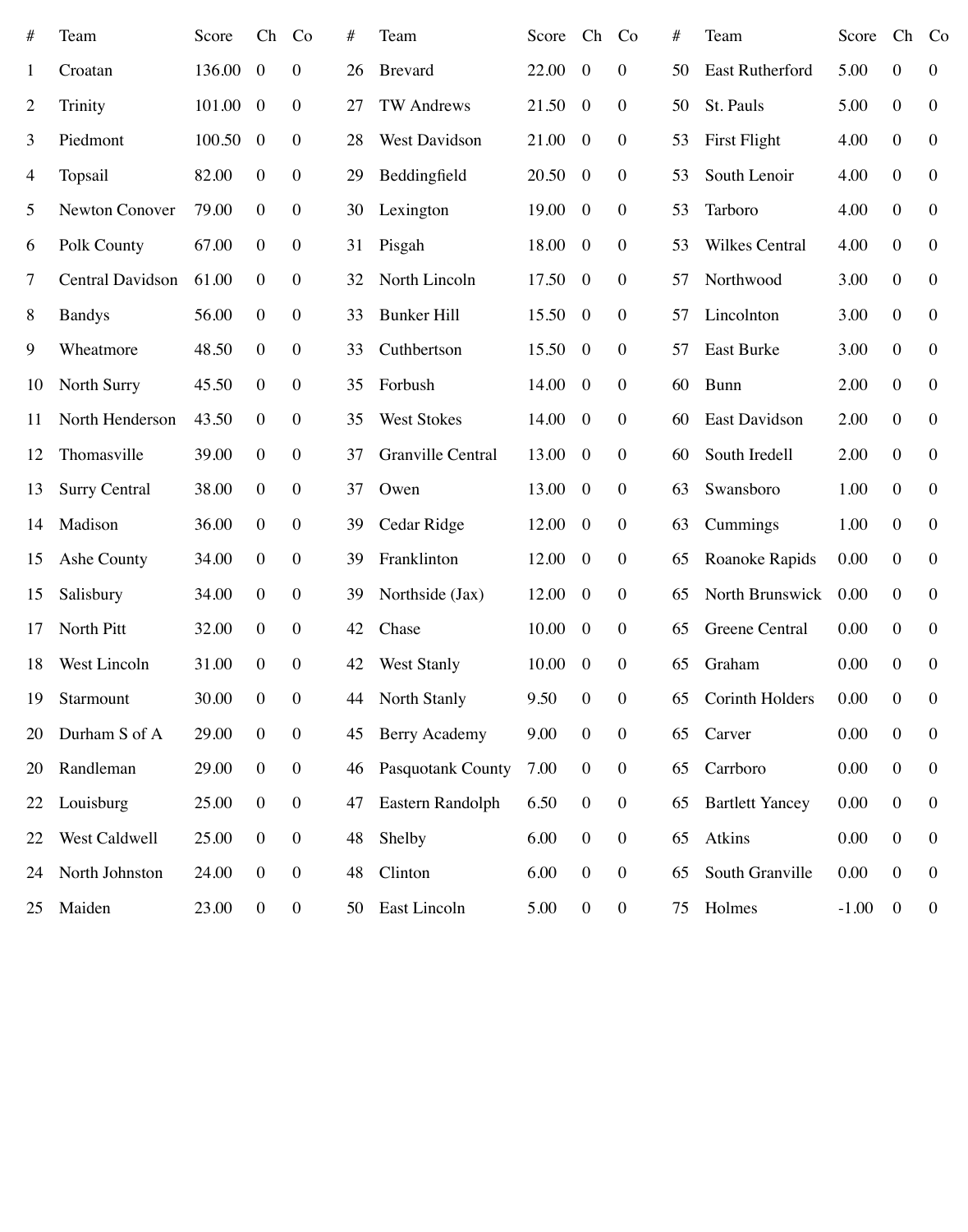| #            | Team                      | Score | Ch               | Co               | #  | Team                    | Score Ch        |                  | Co               | #  | Team                    | Score | Ch               | Co               |
|--------------|---------------------------|-------|------------------|------------------|----|-------------------------|-----------------|------------------|------------------|----|-------------------------|-------|------------------|------------------|
| $\mathbf{1}$ | Fred T Foard              | 90.00 | $\overline{0}$   | $\boldsymbol{0}$ | 25 | D.H. Conley             | 26.00           | $\overline{0}$   | $\overline{0}$   | 51 | <b>West Rowan</b>       | 4.00  | $\overline{0}$   | $\overline{0}$   |
| 2            | <b>Union Pines</b>        | 88.00 | $\overline{0}$   | $\boldsymbol{0}$ | 27 | <b>South Point</b>      | 24.00           | $\overline{0}$   | $\boldsymbol{0}$ | 51 | West Iredell            | 4.00  | $\overline{0}$   | $\overline{0}$   |
| 3            | St. Stephens              | 85.00 | $\boldsymbol{0}$ | $\boldsymbol{0}$ | 28 | Concord                 | 23.00           | $\overline{0}$   | $\boldsymbol{0}$ | 51 | S. Vance                | 4.00  | $\overline{0}$   | $\overline{0}$   |
| 4            | Orange                    | 84.50 | $\boldsymbol{0}$ | $\boldsymbol{0}$ | 28 | Freedom                 | 23.00           | $\overline{0}$   | $\boldsymbol{0}$ | 51 | Forestview              | 4.00  | $\overline{0}$   | $\overline{0}$   |
| 5            | Havelock                  | 75.00 | $\boldsymbol{0}$ | $\boldsymbol{0}$ | 30 | Weddington              | 22.00           | $\overline{0}$   | $\overline{0}$   | 55 | <b>Western Alamance</b> | 3.00  | $\overline{0}$   | $\overline{0}$   |
| 6            | Robinson - Jay M.         | 64.00 | $\overline{0}$   | $\mathbf{0}$     | 31 | <b>Nash Central</b>     | 20.00           | $\overline{0}$   | $\boldsymbol{0}$ | 55 | <b>North Gaston</b>     | 3.00  | $\overline{0}$   | $\overline{0}$   |
| $\tau$       | North Iredell             | 47.00 | $\overline{0}$   | $\boldsymbol{0}$ | 32 | W Craven                | 19.00           | $\overline{0}$   | $\overline{0}$   | 55 | Hertford                | 3.00  | $\overline{0}$   | $\overline{0}$   |
| 8            | Ashbrook                  | 43.00 | $\boldsymbol{0}$ | $\boldsymbol{0}$ | 33 | Rutherf.-Spind.         | 18.00 0         |                  | $\boldsymbol{0}$ | 55 | Fike                    | 3.00  | $\overline{0}$   | $\overline{0}$   |
| 9            | Mt Pleasant               | 42.00 | $\boldsymbol{0}$ | $\boldsymbol{0}$ | 33 | W Carteret              | 18.00           | $\overline{0}$   | $\overline{0}$   | 59 | <b>Hunter Huss</b>      | 2.00  | $\overline{0}$   | $\overline{0}$   |
| 10           | <b>Charlotte Catholic</b> | 41.50 | $\overline{0}$   | $\boldsymbol{0}$ | 35 | Currituck               | 17.00           | $\overline{0}$   | $\boldsymbol{0}$ | 59 | Overhills               | 2.00  | $\overline{0}$   | $\overline{0}$   |
| 11           | Hibriten                  | 41.00 | $\boldsymbol{0}$ | $\boldsymbol{0}$ | 35 | Ledford                 | 17.00           | $\overline{0}$   | $\overline{0}$   | 59 | Tuscola                 | 2.00  | $\overline{0}$   | $\overline{0}$   |
| 11           | Morehead                  | 41.00 | $\boldsymbol{0}$ | $\boldsymbol{0}$ | 37 | N Nash                  | $14.50 \quad 0$ |                  | $\overline{0}$   | 62 | Southern Lee            | 1.50  | $\boldsymbol{0}$ | $\overline{0}$   |
| 13           | <b>Cardinal Gibbons</b>   | 39.00 | $\boldsymbol{0}$ | $\boldsymbol{0}$ | 38 | West Henderson          | 14.00           | $\overline{0}$   | $\mathbf{0}$     | 63 | Statesville             | 1.00  | $\overline{0}$   | $\boldsymbol{0}$ |
| 14           | Enka                      | 37.00 | $\boldsymbol{0}$ | $\boldsymbol{0}$ | 39 | W Brunswick             | $13.50 \quad 0$ |                  | $\boldsymbol{0}$ | 63 | Patton                  | 1.00  | $\boldsymbol{0}$ | $\overline{0}$   |
| 15           | <b>SW Randolph</b>        | 36.00 | $\boldsymbol{0}$ | $\boldsymbol{0}$ | 40 | North Buncombe          | 13.00           | $\overline{0}$   | $\mathbf{0}$     | 63 | Northern Guilford       | 1.00  | $\overline{0}$   | $\overline{0}$   |
| 15           | McMichael                 | 36.00 | $\boldsymbol{0}$ | $\boldsymbol{0}$ | 41 | S Central               | 12.00           | $\overline{0}$   | $\boldsymbol{0}$ | 63 | <b>Kings Mountain</b>   | 1.00  | $\boldsymbol{0}$ | $\overline{0}$   |
| 17           | Jacksonville              | 35.00 | $\boldsymbol{0}$ | $\boldsymbol{0}$ | 41 | Brown - A L             | $12.00 \quad 0$ |                  | $\overline{0}$   | 63 | Cox Mill                | 1.00  | $\overline{0}$   | $\boldsymbol{0}$ |
| 18           | S Brunswick               | 33.50 | $\boldsymbol{0}$ | $\boldsymbol{0}$ | 43 | <b>Eastern Alamance</b> | $11.00 \quad 0$ |                  | $\boldsymbol{0}$ | 63 | Aycock                  | 1.00  | $\boldsymbol{0}$ | $\overline{0}$   |
| 19           | Chapel Hill               | 32.50 | $\boldsymbol{0}$ | $\boldsymbol{0}$ | 44 | Carson - Jesse          | 10.00           | $\overline{0}$   | $\mathbf{0}$     | 69 | Cleveland               | 0.00  | $\overline{0}$   | $\overline{0}$   |
| 20           | Northeast Guilford        | 29.00 | $\boldsymbol{0}$ | $\boldsymbol{0}$ | 44 | <b>Rocky Mount</b>      | 10.00           | $\overline{0}$   | $\boldsymbol{0}$ | 69 | E Wayne                 | 0.00  | $\mathbf{0}$     | $\overline{0}$   |
| 21           | <b>East Rowan</b>         | 28.00 | $\boldsymbol{0}$ | $\overline{0}$   | 46 | Anson                   | 8.00            | $\overline{0}$   | $\mathbf{0}$     | 69 | <b>Grays Creek</b>      | 0.00  | $\overline{0}$   | $\overline{0}$   |
| 21           | Marvin Ridge              | 28.00 | $\boldsymbol{0}$ | $\boldsymbol{0}$ | 47 | Asheboro                | 7.00            | $\boldsymbol{0}$ | $\boldsymbol{0}$ | 69 | Rockingham Cty          | 0.00  | $\boldsymbol{0}$ | $\overline{0}$   |
| 21           | Washington                | 28.00 | $\boldsymbol{0}$ | $\boldsymbol{0}$ | 47 | <b>Hickory Ridge</b>    | 7.00            | $\overline{0}$   | $\overline{0}$   | 69 | S Wayne                 | 0.00  | $\overline{0}$   | $\boldsymbol{0}$ |
| 24           | <b>Western Harnett</b>    | 27.50 | $\overline{0}$   | $\boldsymbol{0}$ | 47 | <b>Eastern Guilford</b> | 7.00            | $\mathbf{0}$     | $\boldsymbol{0}$ | 69 | Webb - J.F.             | 0.00  | $\boldsymbol{0}$ | $\overline{0}$   |
| 25           | <b>Byrd</b> - Douglas     | 26.00 | $\boldsymbol{0}$ | $\overline{0}$   | 50 | South Rowan             | 5.00            | $\overline{0}$   | $\overline{0}$   |    |                         |       |                  |                  |